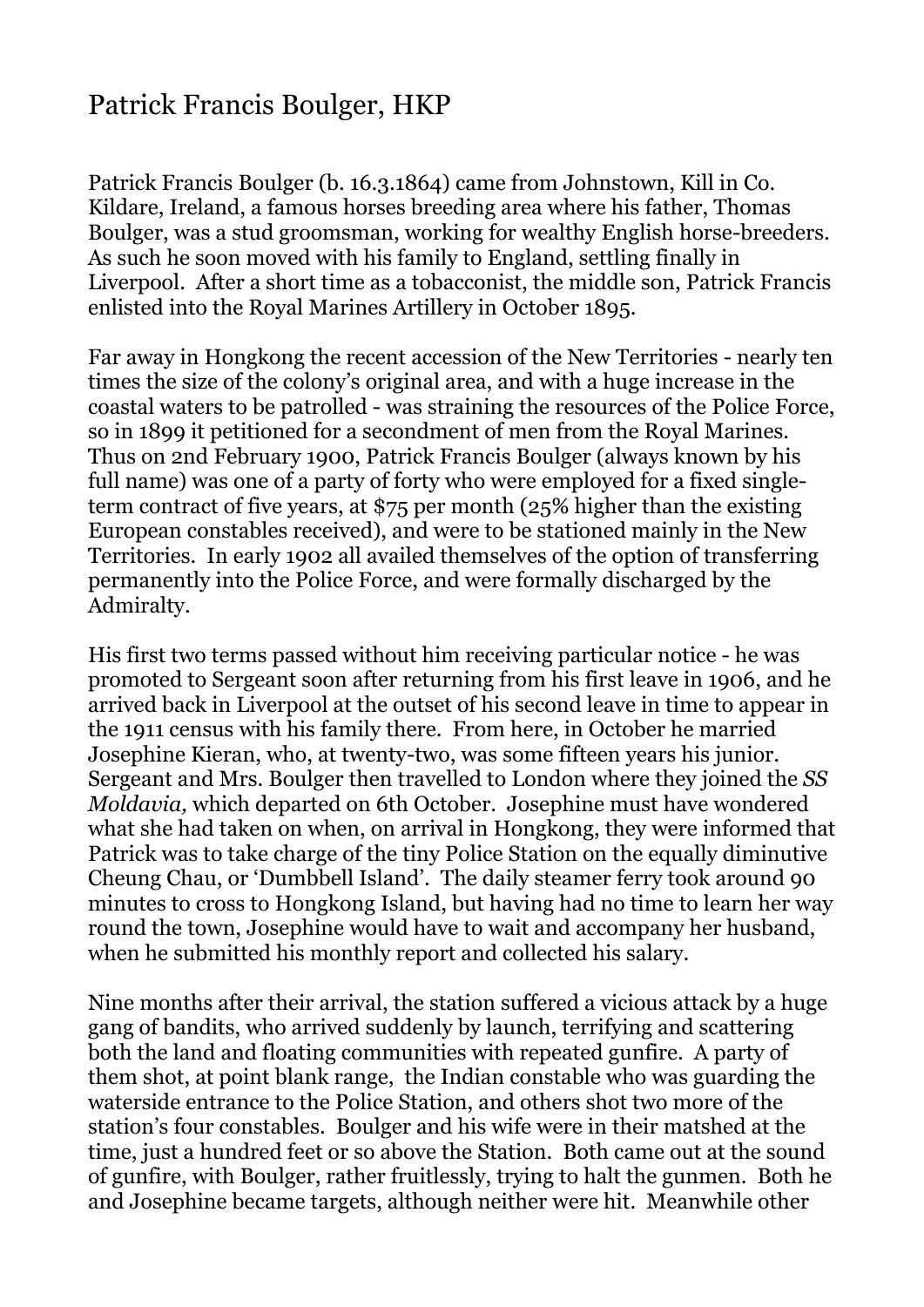members of the gang had attacked the village, where they looted properties, including a pawnshop, before departing as suddenly as they had arrived. Without any means of communicating with Police Headquarters, it was some hours before help arrived.

Boulger stayed in charge of Cheung Chau only a short while after that, as the Captain Superintendent of Police himself came under fire from the Governor for allowing such an ill-defended Police Station to exist, and with accommodation in such a state that it was quite inappropriate to house a married man. Soon after the outbreak of the Great War, he was transferred to a station in Victoria, and was appointed monitor of the Police School, which brought in an additional \$120 to his salary of £165 p.a. He also managed the armoury of the Police Reserves, acted as an instructor and oversaw the formation of the Peak Division. He willingly gave many hours of his free time, for, as one of the married men he was not permitted to volunteer for service at the Front. At the conclusion of the war the Reserves presented him with a gold watch and Mrs. Boulger with a silver tea set and brooch in recognition of his valuable service to them.

The couple did not have children, but amongst their many friends in the Police there was a quite a rush of babies during these years. They became Godparents to Inspector Patrick and Ellen O'Sullivan's third daughter, Helen, who had been born in December 1917. It seems most likely that Josephine took care of her baby goddaughter and perhaps Helen's older sister, Julia, during the week towards the end of January 1918, when O'Sullivan's policeman brother was murdered on duty in Wanchai, and his second daughter died in the meningitis outbreak.

The arrival of the new year, of 1919, must have been so welcome to many in Hongkong, let alone Europe, was auspicious for the Boulgers, too, for Patrick's appointment to the Inspectorate came through for 1st January, albeit made possible by the compulsory retirement of the ill-fated George Sim. He was due leave in the ordinary course, but had to give way to more senior men, who had been unable to leave the colony during the conflict. However, the lack of leave did have compensations for Boulger, for aside from the three month bonus in lieu he received, he was given charge of the Northern New Territories, based at Tai Po station in September 1919. It was greatly to the newly promoted Inspector's credit that he was deemed capable of running such a large area, where aside from the regular arduous travel to collecting Crown rents from all properties, it was now very necessary to keep watch for heavily armed gangs smuggling weapons over the porous border into Hongkong. Alongside this, illness from fever ran at about 100% amongst all contingents of the police in the area, with many of the small team of Europeans having two or three severe bouts per year.